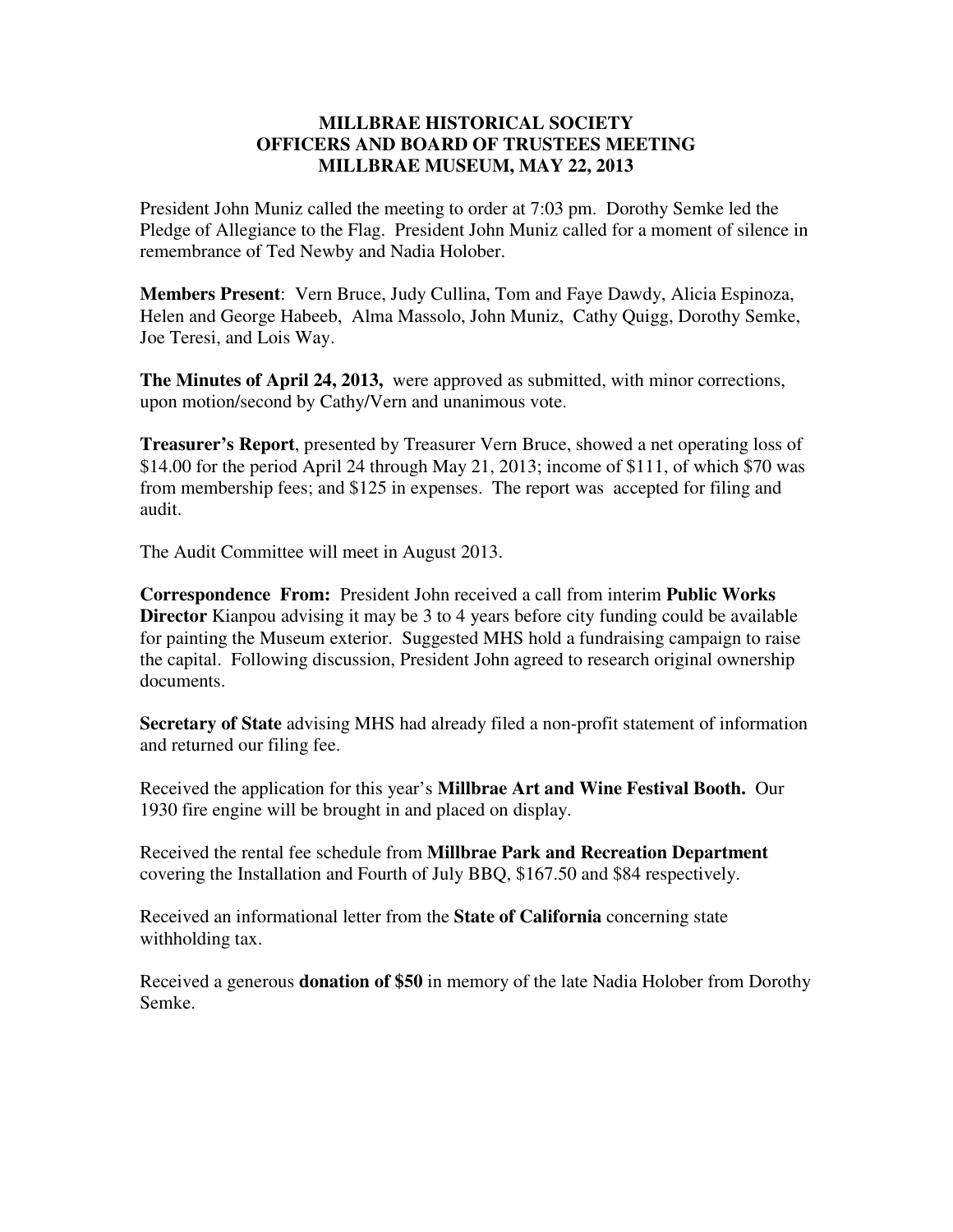## **BOARD AND COMMITTEE REPORTS**

Publicity: No Report, VP Larson not present.

**Membership:** Joe Teresi announced two new members, Chris Himmel and Brett Tallman. He is preparing the June newsletter and asked for articles by June 7.

**Curator and Historian:** Alma Massolo asked that we wait till Mary Vella Treseler returns from vacation to discuss the Sheriff's participation as keynote speaker for the 4<sup>th</sup> of July BBQ. At this time Alma asked the Board to approve the use of the Museum by the Photography Club once a month for the hours  $7 - 9$  pm. Following discussion on a fee to charge the Club, Alma and President John will meet and decide on a formula fair to everyone. Alma heard from Arcadia, our publisher, concerning reprints at a 5% discount. The consensus was to order 15 more books.

**Assistant Curator:** Dorothy Semke announced the Rummage sale on August 10, 2013. She will be working on Saturdays between 12 Noon and 4pm, and welcomes volunteer help. On another subject, Dorothy brought up the Docent's Lunch. The consensus of the Board was to keep it in Millbrae, selecting the Terrace Café, on Sunday, September 22.

**Train Museum:** Vern Bruce requested approval for purchasing striping paint and netting/leaves at a total of \$100, as emergency repairs. A motion/second by Alma/Judy was carried by unanimous vote. The carriage wheels also need work, as they have rotted, having had no benefit from indoor protection. A Millbrae citizen has looked at them and offered to pay for the repair. Vern will bring more information to us. **The train station alarm:** no activity. Vern may wire one in himself.

**Sunshine:** No report. Madelyn Richardson not present.

**Museum Facilitator**: No report, Jack Gardner not present.

**Parliamentarian:** President John reported, in Mary Vella Treseler's absence, that he visited the **Surry at Wells Fargo Bank** in SSF. It looks beautiful. He is waiting for Mary to call Wells Fargo to see if they'll pay for a plaque to place on it. **Museum Fire and Liability Insurance**: Mary will be checking on this so we can determine the responsibility for its cost. City or Museum? **Millbrae Man and Woman of the Year**. The MHS Board had earlier approved a \$100 donation for sponsorship. Joe Teresi has been nominated as our choice for Man of the Year. The Board's consensus was to nominate Janet Fogarty as our choice for Woman of the Year. Cathy Quigg will follow up on preparing the application for Janet. **MHS Historian: Tom Dawdy** was announced as our next Historian. Congratulations, Tom!